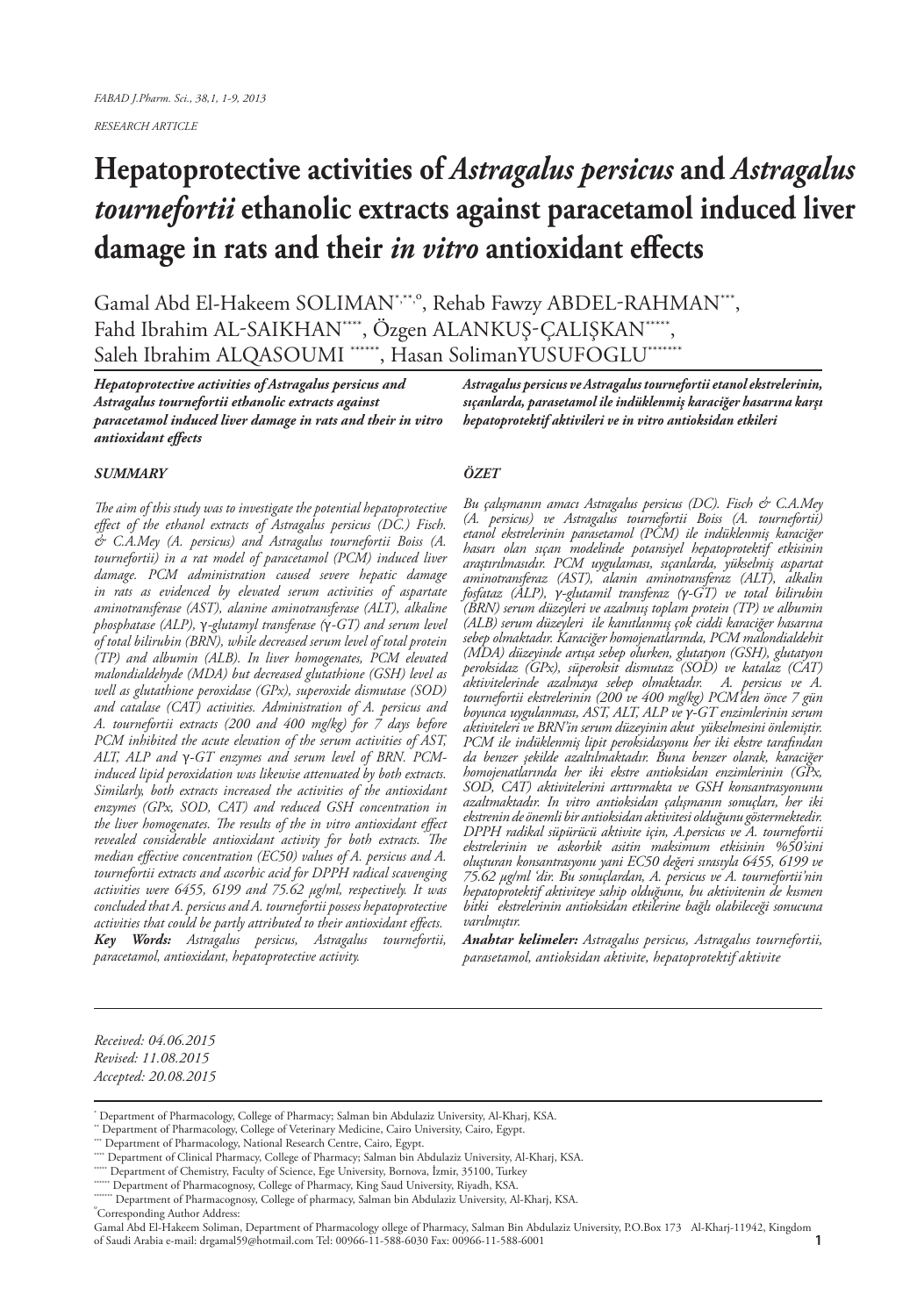# **INTRODUCTION**

The liver, the second largest organ after the skin, has anabolic, detoxifying and storage functions and is indispensable for life. Liver toxicity is a common cause of severe metabolic disorders and even death. The manifestations of xenobiotic- induced hepatotoxicity are highly variable, ranging from asymptomatic elevation of liver enzymes to culminate hepatic failure. Malnutrition, anemia, infection, and availability of over-the-counter hepatotoxic drugs are the most frequent causes of liver damage in developing countries (1). It is well recognized that free radicals are critically involved in various pathological conditions including liver diseases. Unfortunately most of the synthetic drugs used in the treatment of liver diseases are inadequate and also cause serious adverse effects. In view of severe undesirable side effects of synthetic agents, there is growing interest in herbal remedies because of their minimal side effects and relatively low cost. Accordingly, efforts have been made to find suitable agents for the treatment of liver diseases among natural products.

The genus *Astragalus* L. belongs to the family Fabaceae of the order Leguminales. In Turkey there are 445 species of *Astragalus*, of which 224 are endemic (2). The dried roots of plants from different *Astragalus* species are used as antiperspirant, diuretic, and tonic and for treatment of diabetes mellitus, leukemia, and uterine cancer (3). They are also famed for their antimicrobial, antiperspirant, cardioprotective and anti-inflammatory effects (4). Chemical studies on *Astragalus* species reported the presence of triterpenoid saponins, which exhibited a wide range of biological properties, including immunostimulant, antiviral, cardiotonic and analgesic activities (5). Earlier investigations on Turkish *Astragalus* species resulted in the isolation of a series of oleanane- and cycloartane-type triterpenoidal saponins (6). The isolated glycosides show interesting biological properties, including immunostimulating, antiprotozoal, antiviral, cytotoxic and wound healing (7). The flavonoid mixture of some species revealed strong antioxidant activity (8).

PCM also known as acetaminophen, is an effective analgesic/antipyretic drug when used at therapeutic doses. However, the overdose of PCM can cause severe liver injury and liver necrosis in experimental animals and humans. It is mainly metabolized by hepatic cytochrome P450 to excretable glucuronide and sulphate conjugates (9). The hepatotoxicity of PCM has been attributed to the formation of the highly reactive me-

tabolite N-acetyl-P-benzoquinone imine (NAPQI) (10). In the absence of intracellular antioxidants such as glutathione, NAPQI can covalently bind to a number of intracellular target proteins, which leads to a variety of cellular dysfunctions, including mitochondrial damage, ATP depletion, and mitochondrial oxidant stress. Against this background, the present study was undertaken to assess the potential hepatoprotective effect of *A. persicus* and *A. tournefortii* extracts in a rat model of hepatic damage caused by PCM.

## **MATERIAL AND METHODS**

## **Plant material**

Root parts of *Astragalus persicus* (DC.) Fisch. & C.A.Mey and *Astragalus tournefortii* Boiss were collected from Van: Çatak, 3 km from Görentaş to Çatak and Siirt: Pervari, southern east of Gözlü (Erkis) town, East Anatolia, Turkey in June 2010, and identified by Assoc. Prof. Dr. Fevzi Özgökçe (Department of Biology, Faculty of Science and Art, Yüzüncü Yıl University, Van, Turkey). Voucher specimens have been deposited in the Herbarium of Yüzüncü Yıl University, Van, Turkey, Herbarium no: (VANF 13702 & VANF 13812, respectively).

## **Preparation of plant extract**

The collected roots were shade dried and then grinded to fine powdered. The air-dried owdered roots (150 g) was extracted with 80% aqueous ethanol  $(2\times3 \text{ L})$  under reflux. The ethanolic extract was combined and subjected to rotary evaporation (70±2°C). The thick solution was lyophilized using freeze dryer to give the total extracts of *A. persicus* (22.4 g, yield 14.9% w/w) and *A. tournefortii* (19.5 g, yield 13% w/w). Both extracts were stored in the refrigerator and aliquot of the concentrations were prepared immediately before use.

#### **Test Animals**

Adult male Wistar rats (180-200 g) were obtained from the Animal House of the National Research Centre, Cairo, Egypt. All animals were kept under uniform and controlled conditions of temperature and light/ dark (12/12 h) cycles, fed with standard rodent diet and given fresh purified potable water *ad libitum*. Commercially obtained sawdust was used as bedding material. The cages were washed once a week. The animals were allowed to acclimatize to the laboratory condition for one week before commencement of the experiment. Animal procedures were performed in accordance with the Ethics Committee of the National Research Centre and followed the recommendations of the National In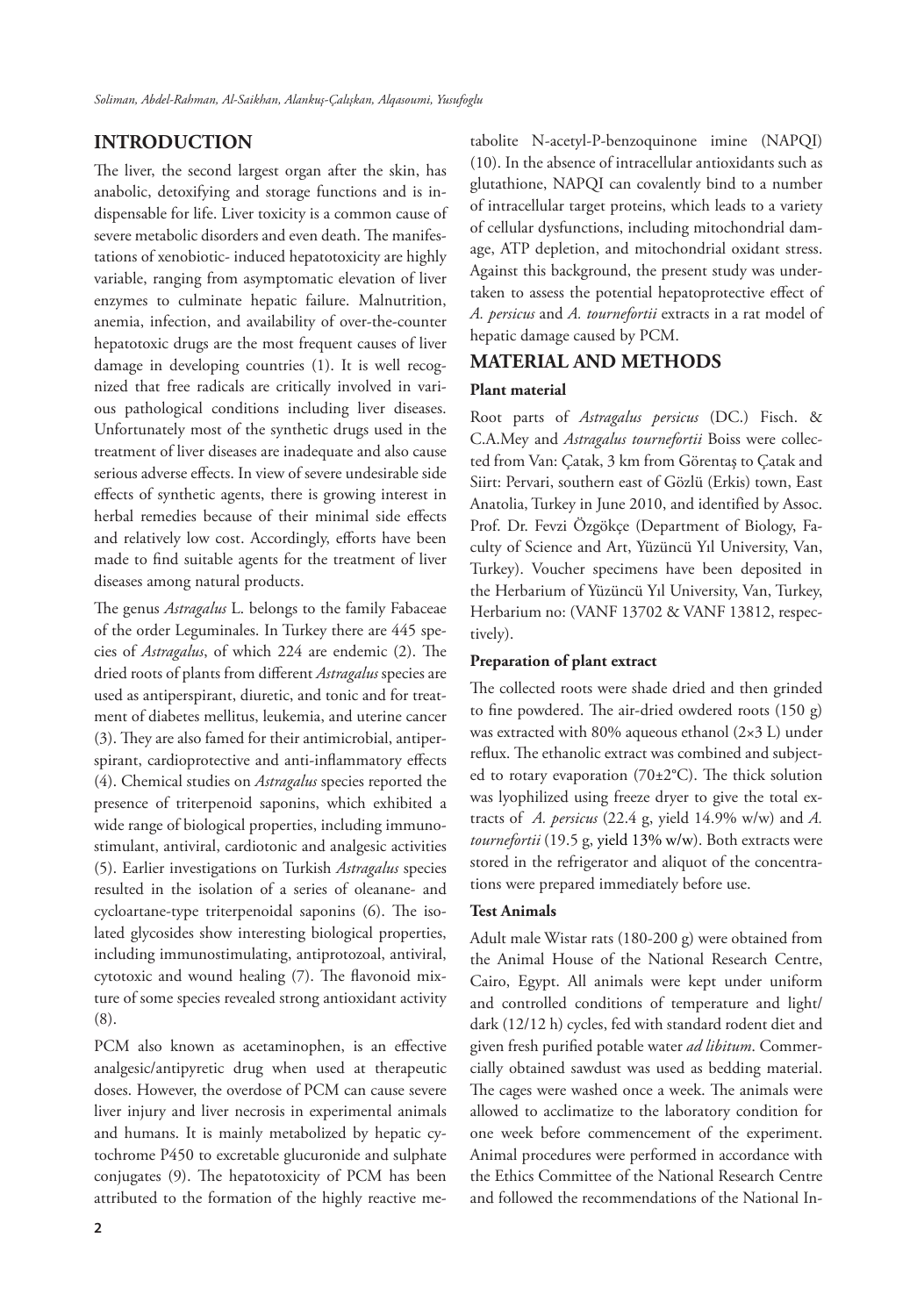stitutes of Health Guide for Care and Use of Laboratory Animals (publication no. 85-23, revised 1985).

## **DPPH radical scavenging activity**

The DPPH assay was performed according to Phang *et al.* (11). A solution of 2,2-diphenyl-1-picrylhydrazyl radical (DPPH. ) in methanol (0.004% solution) was prepared and stored in dark until use. Preparations of the tested extracts at different concentrations were done in methanol. In a 96-well plate, addition of 20 µl of each concentration to 180 µl DPPH solution was carried out. Negative controls were done to correct for colored extracts. The resultant reaction mixtures were vortex-mixed and incubated at room temperature for 30 min. The absorbance of the reaction mixtures was measured at 520 nm. Methanol was used as blank and DPPH solution without addition of the extracts was used as control. Ascorbic acid was used as positive control. The scavenging activity was calculated by the following formula:

Where A0 is the absorbance of the control and A1 is the absorbance of the extract.  $EC_{50}$  values were determined from the graph of percentage of inhibition plotted against the concentration of the tested extract.  $EC_{50}$ is defined as the amount of extract needed to scavenge 50% of DPPH radicals.

## **Acute oral toxicity test in rats**

Acute oral toxicity study was performed in rats according to OECD-423 guidelines (12). Two groups of rats *(n=6)* were fasted overnight then treated orally with *A. persicus* and *A. tournefortii* extracts, respectively at a dose of 2000 mg/kg. Another control group received the vehicle (3% v/v Tween 80 in distilled water) and kept under the same conditions. Each animal was observed for clinical signs of toxicity and/or mortalities for every 15 min in the first 4 h after dosing, then every 30 min for the successive 6 h and then daily for the successive 48 h. Since, there was no mortality at this level; the dose of both extracts was increased to 4000 mg/kg and animals were observed for another 48 h.

### **Justification for dose selection**

*A. persicus* and *A. tournefortii* extracts were nontoxic at the dose of 4000 mg/ kg so,  $1/20^{th}$  and  $1/10^{th}$  of this dose (200 and 400 mg/kg, respectively) were selected for the study.

#### **Hepatoprotective activities**

PCM induced hepatotoxicity model was adopted for the study (13). The rats were divided into 7 groups

(n=6). Group I (normal control) and Group II (hepatotoxic group) received the vehicle (1 mL/kg b.wt, for 7 days). Group III received the reference drug, silymarin (Sigma Chemical Company, USA) at 50 mg/kg, for 7 days. Groups IV and V received the ethanolic extract of *A. persicus* (200 and 400 mg/kg, respectively for 7 days). Groups VI and VII received the ethanolic extract of *A. tournefortii* (200 and 400 mg/kg, respectively for 7 days). On the 7th day, PCM (Sigma Chemical Company, USA) was suspended in 0.5% Tween-80 and administered orally (2 g/kg b.wt), to all the rats except those in Group I.

After 48 h of PCM administration, animals were anaesthetized using ether and 1 mL of blood was collected by cardiac puncture. The blood was allowed to clot and centrifuged at 3000 rpm for 10 min. The serum was separated and analyzed for various biochemical parameters. Livers were dissected out and divided into two parts. One part was kept in liquid nitrogen for determination of antioxidant status and the other part was immediately fixed in buffered formalin 10% and was used for histopathological examination.

#### **Assessment of serum and liver biochemical markers**

The levels of ALT, AST, ALP, γ-GT, BRN, TP and ALB were determined in serum of all rats. Hepatic tissues from all livers were sampled from the same site of the left lobe. One gram of the sampled tissue was placed in 10mL (10% w/v) of PBS (phosphate buffer solution with pH 7.4), then homogenized, centrifuged at 4000rpm for 10min at −4°C and the supernatant was kept in a −80°C freezer. The activities of the antioxidant enzymes: SOD, GPx and CAT were assayed in the hepatic tissue homogenate of all rats according to the methods of Sun and Zigman (14), Mohandas *et al*. (15) and Chance and Maehley (16), respectively. Moreover, levels of MDA were assessed in the liver homogenate as a measure for lipid peroxidation according to Ohkawa *et al*. (17), while GSH tissue content was measured according to the method described by Moron *et al*. (18). Another liver specimen from each rat was fixed in 10% buffered formalin and embedded in paraffin using automated tissue processing machine. Sections were sliced at 5µm thickness and stained with haematoxylin and eosin (H&E) for histological evaluation.

#### **Statistical analysis**

The values are expressed as mean ± standard error of six observations in each group. All groups were subjected to one-way analysis of variance (ANOVA), which was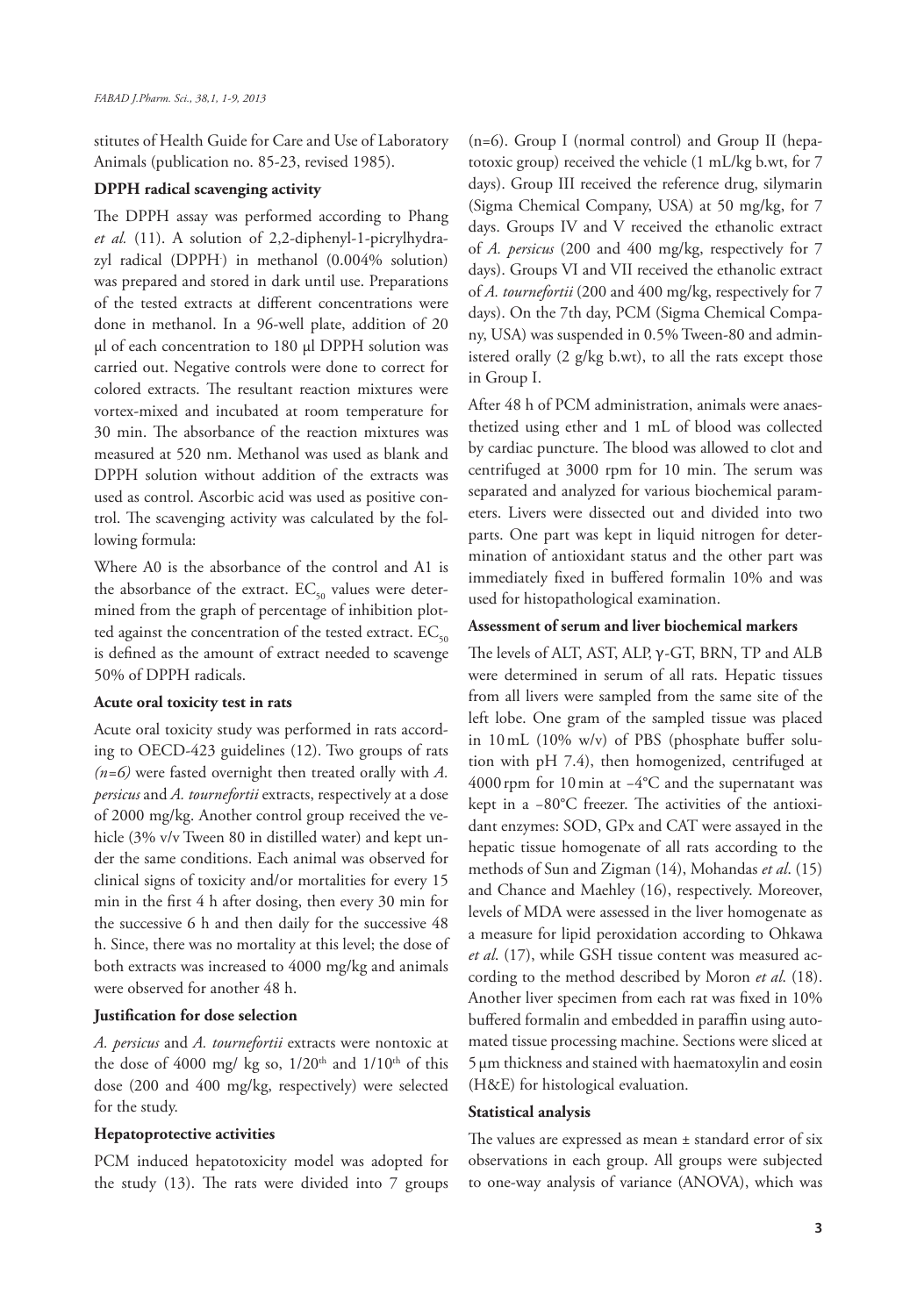followed by Dunnett's test to determine the intergroup variability by using SPSS ver. 14.0. A comparison was made with the normal control and PCM-hepatotoxic groups. We took a P-value of <0.05 as our desired level of significance.

## **RESULTS AND DISCUSSION**

## **Acute oral toxicity test in rats**

Evaluation of the potential toxicity of natural products is usually an initial step in screening for their pharmacological activities. The non-toxic nature of *A. persicus* and *A. tournefortii* extracts is evident by the absence of mortality of rats following oral doses up to 4000 mg/kg. Accordingly, it suggested that their  $LD_{50}$  values were higher than 4 g/kg b.wt. In general, the higher the  $LD_{50}$ value, the lower toxic the compound. Therefore, the tested extracts can be categorized as highly safe since substances possessing  $LD_{50}$  higher than 50 mg/kg are non-toxic (19). In addition, substances with  $LD_{50}$  values higher than 4000 mg/kg by oral route are regarded as being safe or practically nontoxic (20).

## **DPPH radical scavenging activity**

In the present study, *A. persicus* and *A. tournefortii* extracts showed *in vitro* antioxidant activities at concentrations of 625, 2500 and 10000 µg/mL (Figure 1). At these concentrations, the scavenging activities of *A. persicus* were 2.62, 21.18 and 64.85%, respectively while

those of *A. tournefortii* were 1.97, 25.11 and 64.41%, respectively. The EC<sub>50</sub> values for *A. persicus*, *A. tournefortii* and ascorbic acid were calculated to be 6455, 6199 and 75.62 µg/mL, respectively.

## **Serum and liver biochemical markers**

Hepatic damage induced by overdoses of PCM is the best characterized system of xenobiotic induced liver toxicity and is commonly used model for screening hepatoprotective agents. It is well established that the formation of the highly reactive metabolite *N*-acetyl-*p*-benzoquinone imine (NAPQI) by cytochrome P450 of the liver is the initial step in development of PCM-induced hepatotoxicity. In PCM overdose, NAPQI leads to depletion of hepatic GSH, which allows excess NAPQI to bind cellular macromolecules such as protein. These events are followed by oxidative stress and mitochondrial damage, both of which have been thought to be the major mechanisms for PCM-induced liver damage (21).

In the present investigation, serum biochemical parameters in the control and various experimental groups are depicted in Tables (1-2). Rats treated with an overdose of PCM (2 g/kg) developed significant hepatic damage as indicated by a significant increase in the serum activities of ALT, AST, ALP,  $γ$ -GT and level of BRN by 230.42% 334.09%, 67.98%, 212.50% and 111.76%, respectively compared to normal controls. The elevated



**Figure 1.** *In vitro* antioxidant activity of *A. persicus*, *A. tournefortii* and ascorbic acid, using DPPH radical scavenging activity method.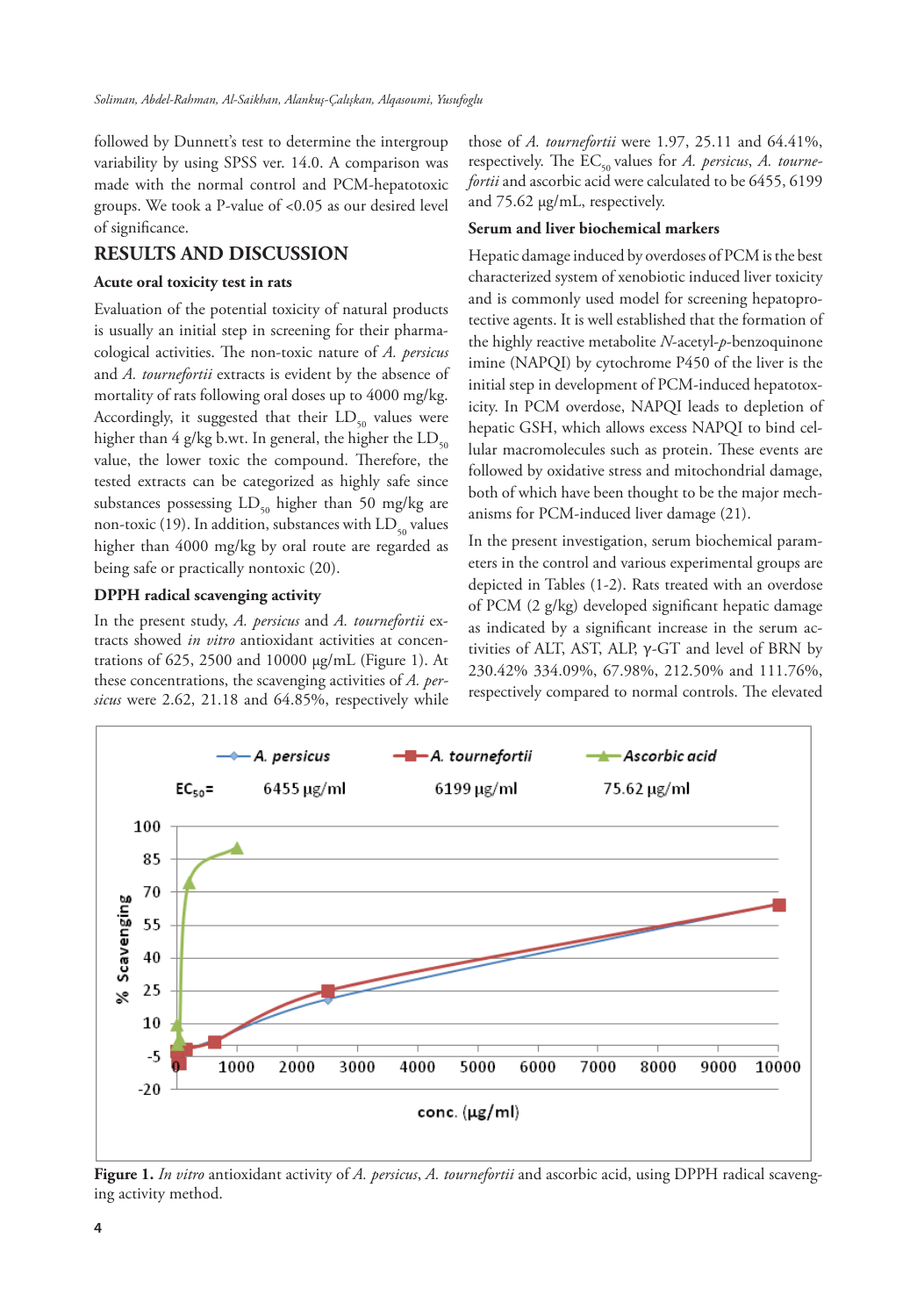levels of liver marker enzymes in serum of PCM-intoxicated rats can be attributed to the damaged structural integrity of the liver because these are cytoplasmic in nature and are released into the circulation after cellular damage (22). In addition, the abnormal level of BRN in serum of PCM-intoxicated rats could be attributed to

impaired hepatic clearance due to hepatic parenchymal damage and biliary obstruction (23).

Pretreatment of rats with *A. persicus* (200 and 400 mg/ kg) and *A. tournefortii* (200 and 400 mg/kg) extracts have prevented the increased activities of serum marker

**Table 1.** Effect of the ethanol extracts of *A. persicus* and *A. tournefortii* on the serum activity of liver marker enzymes in rats with PCM- induced hepatotoxicity.

| Groups                                    | ATT                           | <b>AST</b>             | <b>ALP</b>                    | $\gamma$ -GT                |  |
|-------------------------------------------|-------------------------------|------------------------|-------------------------------|-----------------------------|--|
|                                           | (U/L)                         | (U/L)                  | (U/L)                         | (U/L)                       |  |
| <b>Normal Control</b>                     | $107.8 \pm 3.74$ <sup>b</sup> | $65.7 \pm 2.17^b$      | $265.2\pm6.32^b$              | $1.6\pm0.05^{\rm b}$        |  |
| PCM-hepatotoxic Control                   | $356.2 \pm 8.57$ <sup>a</sup> | $285.2 + 6.64^{\circ}$ | $445.5 \pm 9.65$ <sup>a</sup> | $5.0 \pm 0.18$ <sup>a</sup> |  |
|                                           | $(+230.42)$                   | $(+334.09)$            | $(+67.98)$                    | $(+212.5)$                  |  |
| Silymarin (50 mg/kg) + $PCM$ <sup>c</sup> | $148.5 \pm 4.32$              | $88.5 \pm 2.85$        | $287.3 \pm 7.75$              | $2.2 \pm 0.11$              |  |
|                                           | $(-58.30)$                    | $(-68.96)$             | $(-35.51)$                    | $(-56.0)$                   |  |
| A. persicus (200 mg/kg) + $PCMc$          | $256.2\pm 6.35$               | $125.2 \pm 3.49$       | $357.0 \pm 8.54$              | $3.5 \pm 0.17$              |  |
|                                           | $(-28.07)$                    | $(-56.10)$             | $(-19.86)$                    | $(-30.0)$                   |  |
| A. persicus (400 mg/kg) +PCM $\cdot$      | $185.3 \pm 6.25$              | $102.7 \pm 3.55$       | $311.8 \pm 7.86$              | $2.9 \pm 0.17$              |  |
|                                           | $(-47.97)$                    | $(-63.99)$             | $(-30.01)$                    | $(-42.0)$                   |  |
| A. tournefortii (200 mg/kg) + $PCMc$      | $248.4 \pm 5.84$              | $118.2 \pm 3.84$       | $334.2 \pm 7.48$              | $3.2 \pm 0.12$              |  |
|                                           | $(-30.26)$                    | $(-58.55)$             | $(-24.98)$                    | $(-36.0)$                   |  |
| A. tournefortii (400 mg/kg) + $PCMc$      | $177.4 \pm 5.23$              | $96.5 \pm 2.95$        | $310.8 \pm 7.56$              | $2.7 \pm 0.11$              |  |
|                                           | $(-50.19)$                    | $(-66.16)$             | $(-30.23)$                    | $(-46.0)$                   |  |

The results are expressed as mean ± S.E.M., values between brackets means % changes, n = 6 rats/group.

a indicate significance compared to normal control group at p< 0.05 (Dunnett's test).

 $^{\rm b}$  indicate significance compared to hepatotoxic control group at p< 0.05 (Dunnett's test).

(+) represents percentage of increase and (−) represents decrease in each value when compared to either vehicle or PCM

c Compared to PCM as hepatotoxin

|  | Table 2. Effect of the ethanol extracts of A. persicus and A. tournefortii on the serum levels of TP, ALB and BRN in |  |  |  |  |  |  |
|--|----------------------------------------------------------------------------------------------------------------------|--|--|--|--|--|--|
|  | rats with PCM- induced hepatotoxicity.                                                                               |  |  |  |  |  |  |

| Groups                                        | TP                          | ALB                         | <b>BRN</b>           |
|-----------------------------------------------|-----------------------------|-----------------------------|----------------------|
|                                               | (g/dL)                      | (g/dL)                      | (mg/dL)              |
| <b>Normal Control</b>                         | $7.5 \pm 0.18$ <sup>b</sup> | $3.5 \pm 0.05^{\rm b}$      | $1.7\pm0.07b$        |
| <b>PCM-hepatotoxic Control</b>                | $5.4 \pm 0.13$ <sup>a</sup> | $2.2 \pm 0.08$ <sup>a</sup> | $3.6\pm0.13^{\circ}$ |
|                                               | $(-28.00)$                  | $(-37.14)$                  | $(+111.76)$          |
| Silymarin (50 mg/kg) + $PCM$ <sup>c</sup>     | $6.8 \pm 0.15$              | $3.1 \pm 0.11$              | $2.1+0.10$           |
|                                               | $(+25.92)$                  | $(+40.90)$                  | $(-41.66)$           |
| A. persicus (200 mg/kg) + $PCMc$              | $6.2 \pm 0.13$              | $2.8 \pm 0.09$              | $2.8 \pm 0.09$       |
|                                               | $(+14.81)$                  | $(+27.27)$                  | $(-22.22)$           |
| A. persicus (400 mg/kg) +PCM $\cdot$          | $6.3 \pm 0.17$              | $2.9 \pm 0.08$              | $2.5 \pm 0.10$       |
|                                               | $(+16.66)$                  | $(+31.81)$                  | $(-30.55)$           |
| A. tournefortii (200 mg/kg) +PCM <sup>c</sup> | $6.3 \pm 0.18$              | $2.8 \pm 0.08$              | $2.6 \pm 0.08$       |
|                                               | $(+16.66)$                  | $(+27.27)$                  | $(-27.77)$           |
| A. tournefortii (400 mg/kg) +PCM $\cdot$      | $6.5 \pm 0.18$              | $3.0 \pm 0.12$              | $2.3 \pm 0.07$       |
|                                               | $(+20.37)$                  | $(+36.36)$                  | $(-36.11)$           |

The results are expressed as mean ± S.E.M., values between brackets means % changes, n = 6 rats/group.

<sup>a</sup> indicate significance compared to normal control group at p< 0.05 (Dunnett's test).

 $^{\rm b}$  indicate significance compared to hepatotoxic control group at p< 0.05 (Dunnett's test).

<sup>(+)</sup> represents percentage of increase and (−) represents decrease in each value when compared to either vehicle or PCM

c Compared to PCM as hepatotoxin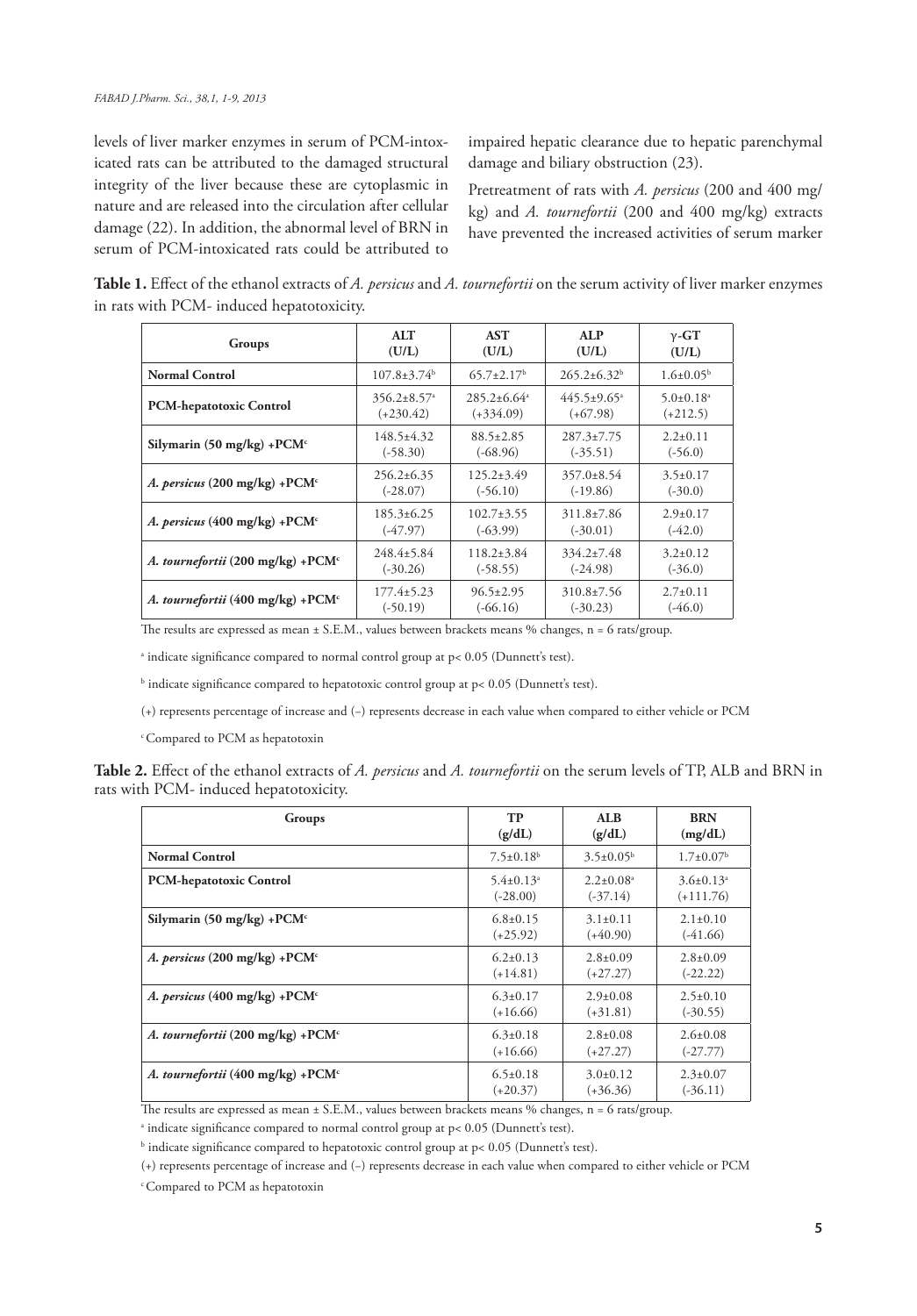enzymes and BRN level in a dose-dependent manner. The hepatoprotective effect of *A. persicus* and *A. tournefortii* extracts may be the result of stabilization of plasma membrane so preserving the structural integrity of hepatocytes as well as the repair of hepatic tissue damage caused by PCM. These findings are in agreement with the documented fact that serum levels of ALT, AST, ALP and γ-GT return to normal following healing of hepatic parenchyma and regeneration of hepatocytes (24). In addition, the return of ALT, AST, ALP and γ-GT activities toward normal may be due to the inhibitory effects of the tested extracts (200 and 400 mg/kg) on cytochrome P450 or/and promotion of its glucuronidation (25).

ALB is the most abundant plasma protein produced by hepatocytes. Therefore, variation of serum TP or ALB concentrations can reflect liver health status. In the current study, marked reductions of serum levels of TP and ALB were observed in PCM-hepatotoxic rats compared with the normal control animals. The reduction in serum TP and ALB may be due to binding of the reactive metabolite of PCM (NAPQI) to the amino acid cysteine in proteins, forming PCM protein adducts. Pretreatment with *A. persicus* (200 and 400 mg/kg) and *A. tournefortii* extracts (200 and 400 mg/kg) showed a significant reversal of these parameters toward the normal and suggested the stabilization of endoplasmic reticulum that are responsible for protein synthesis. This assures the protective activity of both extracts against PCM-hepatotoxicity.

Most of the hepatotoxic chemicals damage liver cells mainly by inducing lipid peroxidation and other oxidative damages. Most organisms possess antioxidant defense systems including antioxidant enzymes (SOD, CAT and GPx) in addition to nonenzymatic antioxidants. The reduction in the activity of these enzymes may results in a number of adverse effects due to the accumulation of superoxide radicals and hydrogen peroxide. Since PCM induced hepatotoxicity is due mostly to toxic metabolite NAPQI that causes oxidative stress, antioxidant mediated protective role of *A. persicus* and *A. tournefortii* extracts has been assessed.

The activities of SOD, CAT, and GPx and the levels of MDA and GSH in rat's liver homogenates were shown in Table 3. Significant decline in the activities of SOD, CAT, and GPx in the liver homogenates were estimated in PCM-hepatotoxic rats as compared to normal control group. The activities of these enzymes were significantly restored towards their normal values in rats pre-medicated with silymarin, *A. persicus* or *A. tournefortii* for 7 days prior to PCM administration. Attainment of near normal level of SOD, CAT, GPx, MDA and GSH in *A. persicus* (200 and 400 mg/kg) and *A. tournefortii* (200 and 400 mg/kg)-treated rats confirms the hepatoprotective

| Groups                               | <b>SOD</b>                   | GP <sub>x</sub>         | <b>CAT</b>                  | <b>GSH</b>                  | <b>MDA</b>                   |
|--------------------------------------|------------------------------|-------------------------|-----------------------------|-----------------------------|------------------------------|
|                                      | (U/mg)                       | (U/mg)                  | (U/mg)                      | $(\mu \text{mol}/g)$        | (nmol/g)                     |
|                                      | protein)                     | protein)                | protein)                    | tissue)                     | tissue)                      |
| <b>Normal Control</b>                | $52.6 \pm 2.16^b$            | $3.26 \pm 0.15^b$       | $13.5 \pm 0.30^{\rm b}$     | $9.8 \pm 0.18^b$            | $41.3 \pm 1.36$ <sup>b</sup> |
| <b>PCM-hepatotoxic Control</b>       | $27.2 \pm 0.85$ <sup>a</sup> | $1.28 \pm 0.06^{\circ}$ | $7.7 \pm 0.13$ <sup>a</sup> | $5.7 \pm 0.12$ <sup>a</sup> | $97.6 \pm 2.55$ <sup>a</sup> |
|                                      | $(-48.28)$                   | $(-60.73)$              | $(-42.96)$                  | $(-41.83)$                  | $(+136.31)$                  |
| Silymarin (50 mg/kg) + $PCMc$        | $46.5 \pm 1.57$              | $2.84 \pm 0.12$         | $11.2 \pm 0.28$             | $8.8 \pm 0.15$              | $51.2 \pm 1.83$              |
|                                      | $(+70.95)$                   | $(+121.87)$             | $(+45.45)$                  | $(+54.38)$                  | $(-47.54)$                   |
| A. persicus (200 mg/kg) + $PCMc$     | $38.4 \pm 1.15$              | $2.16\pm0.11$           | $9.6 \pm 0.18$              | $7.8 \pm 0.11$              | $67.7 \pm 2.74$              |
|                                      | $(+41.17)$                   | $(+68.75)$              | $(+24.67)$                  | $(+36.84)$                  | $(-30.63)$                   |
| A. persicus (400 mg/kg) + $PCMc$     | $39.5 \pm 1.14$              | $2.24 \pm 0.18$         | $9.7 \pm 0.16$              | $8.0 \pm 0.13$              | $63.1 \pm 1.75$              |
|                                      | $(+45.22)$                   | $(+75.00)$              | $(+25.97)$                  | $(+40.35)$                  | $(-35.34)$                   |
| A. tournefortii (200 mg/kg) + $PCMc$ | $39.8 \pm 1.22$              | $2.35 \pm 0.15$         | $10.0 \pm 0.19$             | $8.0 \pm 0.18$              | $61.5 \pm 2.36$              |
|                                      | $(+46.32)$                   | $(+83.59)$              | $(+29.87)$                  | $(+40.35)$                  | $(-36.98)$                   |
| A. tournefortii (400 mg/kg) + $PCMc$ | $41.7 \pm 1.42$              | $2.55 \pm 0.19$         | $10.6 \pm 0.17$             | $8.3 \pm 0.17$              | $58.8 \pm 1.46$              |
|                                      | $(+53.30)$                   | $(+99.21)$              | $(+37.66)$                  | $(+45.61)$                  | $(-39.75)$                   |

**Table 3.** Effect of the ethanol extracts of *A. persicus* and *A. tournefortii* on hepatic antioxidant profile, glutathione (GSH) and lipid peroxidation (MDA) in liver homogenate of rats with PCM- induced hepatotoxicity.

The results are expressed as mean ± S.E.M., values between brackets means % changes, n = 6 rats/group.

a indicate significance compared to normal control group at p< 0.05 (Dunnett's test).

b indicate significance compared to hepatotoxic control group at p< 0.05 (Dunnett's test). (+) represents percentage of increase and (−) represents decrease in each value when compared to either vehicle or PCM

c Compared to PCM as hepatotoxin.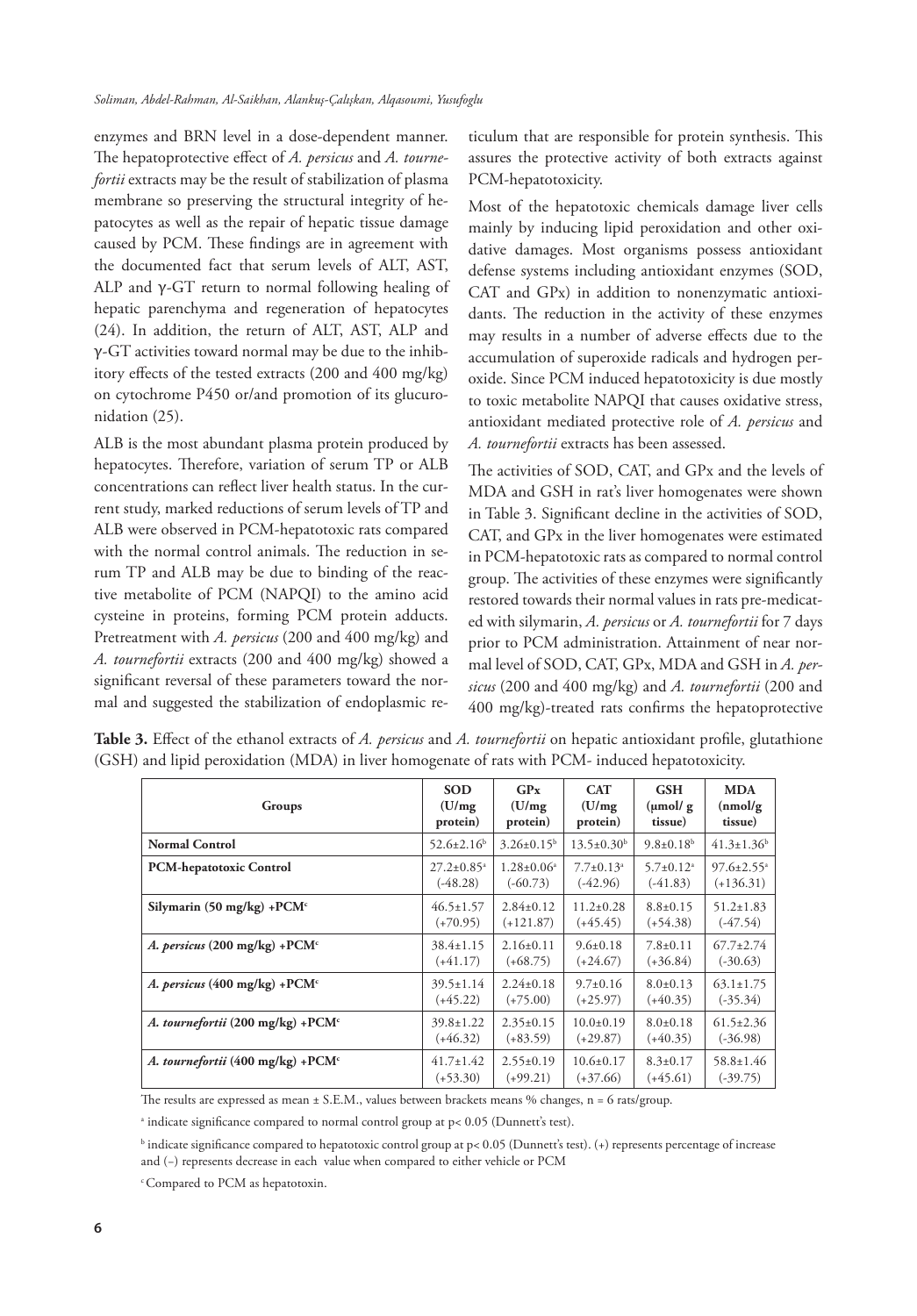effect of both extracts. The capability of both extracts to protect against PCM-induced hepatic damage in rats might be attributed to the ability of their secondary metabolites to restore the activity of antioxidant enzymes. The genus *Astragalus* is well known to be a rich source of bioactive secondary metabolites. The biologically active constituents of *Astragalus* species are saponin, phenolic and polysaccharide compounds. In this connection, Wu and Chen (26) mentioned that polysaccharides are one of the main efficacious active principles of *Astragalus*, which is reported to have antioxidant activity.

GSH depletion is considered as one of the main biochemical markers for PCM-caused hepatotoxicity. GSH is widely distributed in the cells and plays a major role to protect cells against free radicals, peroxides and other toxic compounds (27). In the present investigation, we have observed that reduced GSH level was depleted significantly in the liver homogenate of PCM-treated rats by 41.83% compared to normal control group. Depletion of GSH in liver homogenate of PCM-hepatotoxic group may be due to conjugation of NAPQI metabolite with GSH to form mercapturic acid. Furthermore, GSH depletion catalyze the endogenous reactive oxygen species (ROS) to bind to cellular macromolecules leading to initiation of lipid peroxidation processes, breakdown of cellular membranes and cell death (28). The decreased levels of GSH which were observed in the liver homogenates of PCM-treated rats were significantly restored towards normal values by treatment with 200 and 400 mg/kg of *A. persicus* and *A. tournefortii* extracts.

MDA, a lipid peroxidized product, can reflect the extent of lipid peroxidation induced by oxidative stress. Lipid peroxidation is a common consequence of cell death and its MDA level is elevated due to oxidative stress associated with PCM (29). In the present study, the level of MDA as an index of lipid peroxidation in liver homogenate of PCM-treated rats was significantly increased by 136.31% when compared to normal control animals. Pretreatment with *A. persicus* and *A. tournefortii* extracts significantly reversed these changes in a dose dependent pattern. This result could be attributed to the increase in GPx activity in rats treated with both extracts since GPx has been known to inactivate lipid peroxidation reactions. Accordingly, it may be possible that the mechanism of hepatoprotection of both extracts is due to their ability to reduce lipid peroxidation. In this connection, Zhang *et al*. (30) have reported the antioxidant effect of *Astragalus* and its component cycloastragenol-xylosyl-glucoside on lipid peroxidation, *in vivo* and *in vitro*.



Figure 2. Photomicrographs of rat liver (H & E stain) under low power (X200), (A) Normal control group showing normal parenchymal architecture; (B) PCM-hepatotoxic group showing cytoplasmic vacuolizations of hepatocytes, dilatation of hepatic sinusoids, diffuse necrosis and destruction of the lobular architecture; (C) *A. persicus* (400 mg/kg) + PCM showing normal hepatocytes with cytoplasmic vacuolizations of centrolobular hepatocytes; (D) *A. tournefortii* (400 mg/kg) + PCM showing normal hepatic cells with cytoplasmic vacuolizations of some hepatocytes.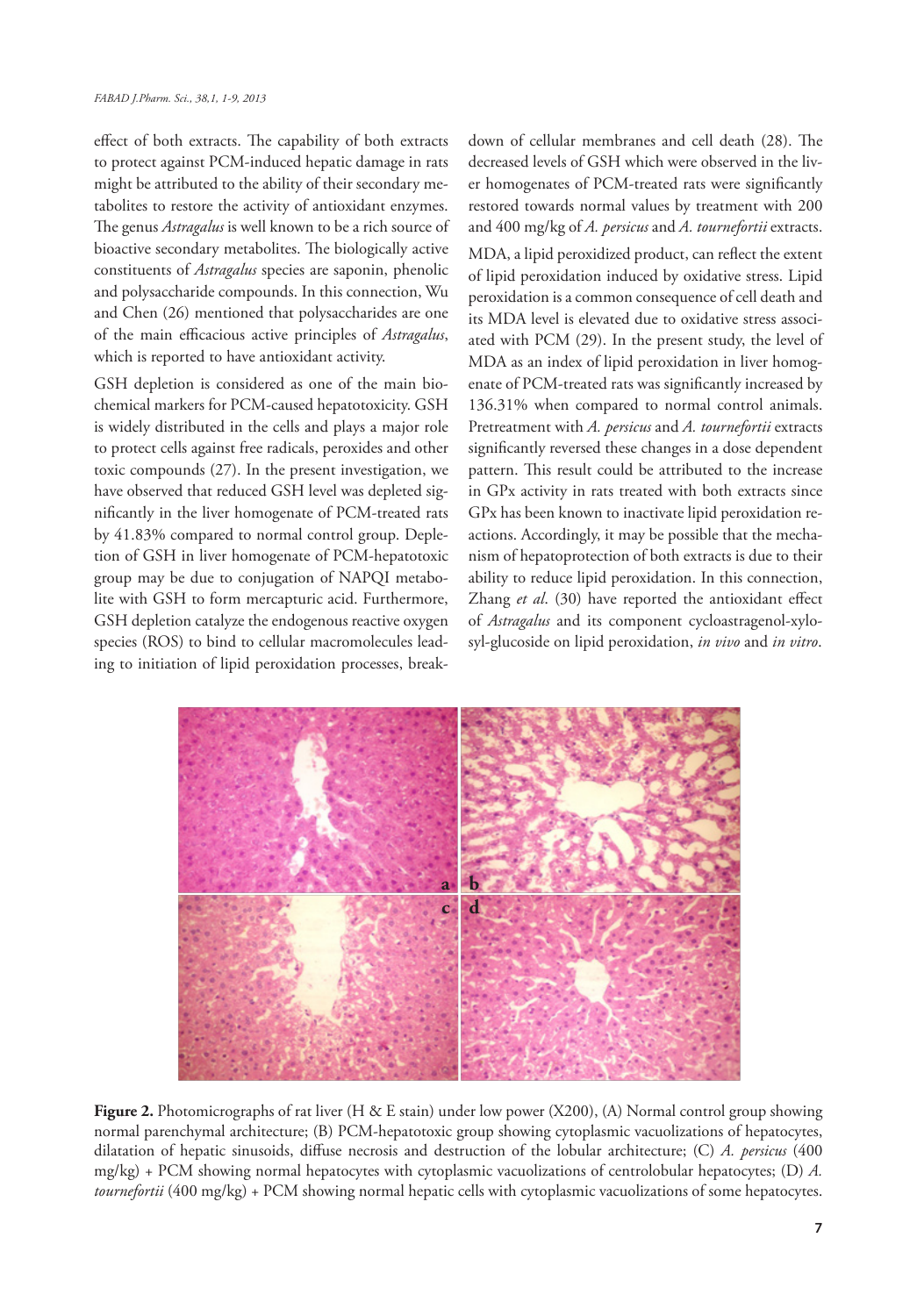## **Histopathological analysis**

Histopathological studies of liver tissues of the control rats showed normal hepatocytes with central vein and sinusoidal dilation (Figure 2-A). Histological examination of rat livers treated with PCM shows significant hepatotoxicity characterized by cytoplasmic vacuolizations of hepatocytes, dilatation of hepatic sinusoids, diffuse necrosis, and destruction of the lobular architecture and collections of inflammatory cells (Figure 2-B). The hepatoprotective effect of *A. persicus* and *A. tournefortii* extracts was confirmed by histopathological examination of the liver tissue. Histopathological analysis showed that the pathological lesions caused by PCM were very minimal in groups pretreated with ethanolic extracts of *A. persicus* and *A. tournefortii*. Normal hepatocytes with cytoplasmic vacuolizations of centrolobular hepatocytes were observed in groups treated with ethanolic extract of *A. persicus* (Figure 2-C). Liver tissue from *A. tournefortii* group had normal hepatic cells with cytoplasmic vacuolizations of some hepatocytes (Figure 2-D). In accordance with these results, the protective effect of both extracts against PCM may be attributed to the presence of phytochemicals. Therefore, the beneficial effects of both *Astragalus* extracts can be attributed to the presence of flavonoids and/ or polysaccharides that exhibit anti-inflammatory, antioxidant and hepatoprotective properties (31).

# **CONCLUSION**

Based on the dose dependent ability of *A. persicus* and *A. tournefortii* extracts to restore the biochemical parameters like AST, ALT, ALP, BRN, SOD, CAT, GPx, GSH and MDA in PCM-hepatotoxic rats in addition to their *in vitro* antioxidant activities, it was presumed that their hepatoprotective mechanism was largely due to their antioxidant effects. The results suggest that *A. persicus* and *A. tournefortii* can be used as safe and effective alternative protective agents in the management of PCM-related liver injuries therefore, further phytochemical studies are in progress to isolate and identify the active compound(s) responsible for the antioxidant and hepatoprotective activities.

## **REFERENCES**

- 1. WHO, Bulletin of Regional Health Information, 1980-1990: World Health Organization Regional Office for SE Asia. New Delhi: World Health House; 1992**.**
- 2. Davis P. Flora of Turkey and East Aegean Islands 3, Edinburgh University Press, Edinburgh; 1970, p. 49–254.
- 3. Hikino H, Funayama S, Endo K. Hypotensive principle of *Astragalus* and *Hedysarum* roots. *Planta Med* 30: 297-302, 1976.
- 4. Cakılcıoğlu U, Türkoğlu I. An ethnobotanical survey of medicinal plants in Sivrice (Elazığ- Turkey). *J Ethnopharmacol* 132: 165–175, 2010.
- 5. Verotta L, El-Sebakhy N. Cycloartane and oleanane saponins from *Astragalus* sp. In: *Studies in Natural Products Chemistry* (Bioactive Natural Products, Part F), Elsevier Science, Karachi; 2001, p. 179–234.
- 6. Çalış I, Yürüker A, Taşdemir D, Wright A, Sticher O, Luo Y, Pezzuto J. Cycloartane triterpene glycosides from the roots of *Astragalus melanophrurius*. *Planta Med* 63: 183- 186, 1997.
- 7. Nalbantsoy A, Nesil T, Erden S, Çalış I, Bedir E. Adjuvant Effects of *Astragalus* Saponins Macrophyllosaponin B and Astragaloside VII. *J Ethnopharmacol* 143: 897-903, 2011.
- 8. Ivancheva S, Nikolova M, Tsvetkova R. Pharmacological activities and biologically active compounds of Bulgarian medicinal plants. *Phytochemistry Advances in Research* 87-103, 2006.
- 9. Nanji AA, Jokelainen K, Fotouhinia M, Rahemutulla A, Thomas P. Tipoe L.G., Su G.L. Dannenberg A.J., Increased severity of alcoholic liver injury in female rats: role of oxidative stress, endotoxin and chemokines. *Am J Physiol* 281: 1348-356, 2002.
- 10. Savides MC, Oehne FW. Acetaminophen and its toxicity. *J App Toxicol* 3: 95–111, 1983.
- 11. Pang C, Abd Malek S, Ibrahim H, Abdul Wahab N. Antioxidant properties of crude and fractionated extracts of *Alpinia mutica* rhizomes and their total phenolic content. *Afr J Pharm Pharmaco* 5: 842-852, 2011.
- 12. OECD (Organization for Economic Cooperation and Development). The OECD 423 Guideline for Testing of Chemicals Acute Oral Toxicity-Acute Toxic Class Method, Paris; 2001.